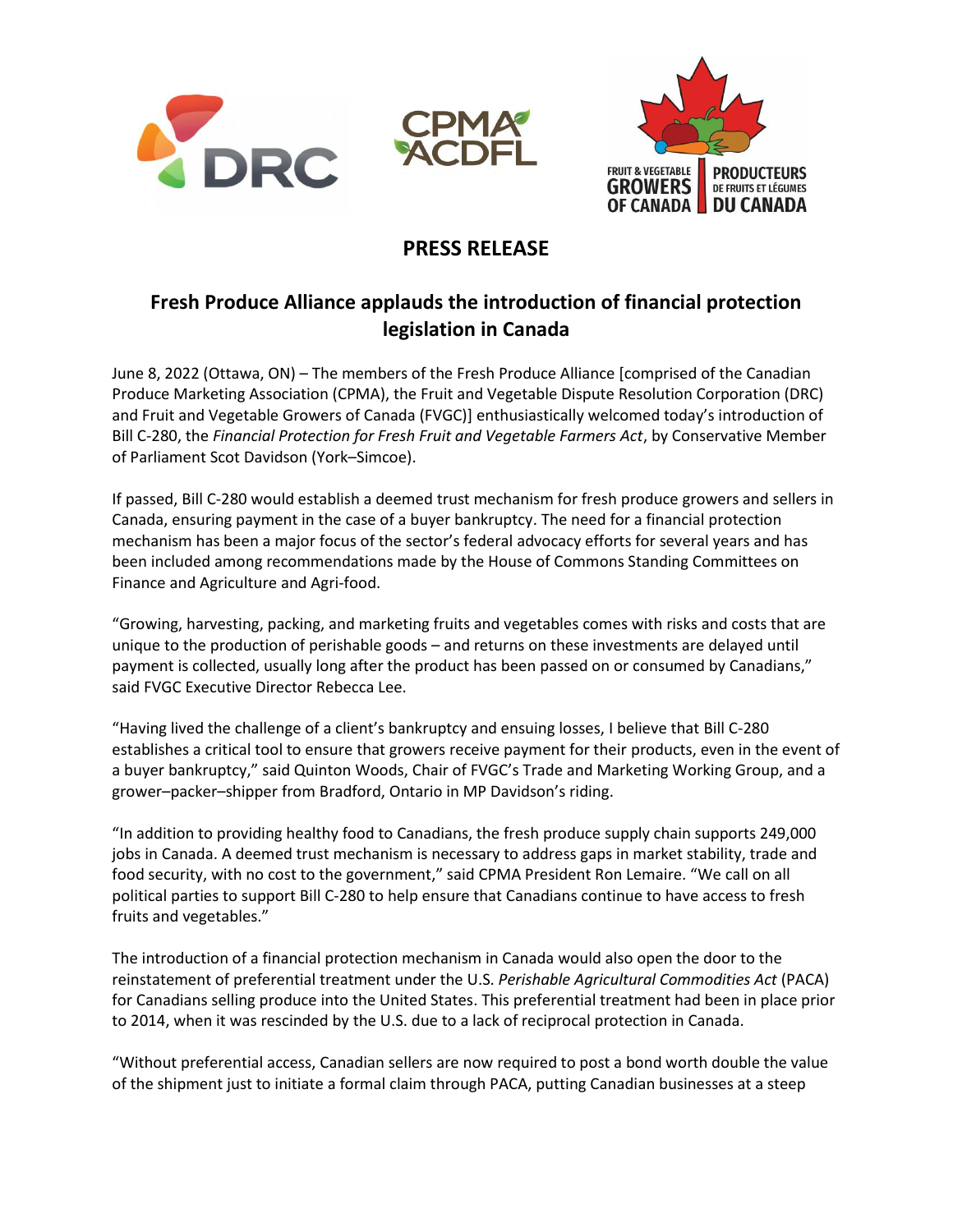



disadvantage," said DRC President and CEO Luc Mougeot, "Bill C-280 paves the way for a reciprocal arrangement that would support Canadian businesses selling to our largest trading partner."

**-30-**

### **For more information, please contact:**

Micken Kokonya Manager, Communications and Market Research Canadian Produce Marketing Association Telephone: 613-226-4187 x225 | Cell: 613-878-3312 Email: [mkokonya@cpma.ca](mailto:mkokonya@cpma.ca)

Robyn McKee Manager, Policy Research and Development Fruit and Vegetable Growers of Canada Telephone: 613-297-6512 Email: [rmckee@fvgc.ca](mailto:rmckee@fvgc.ca)

Luc Mougeot President and CEO Fruit and Vegetable Dispute Resolution Corporation (DRC) Email: [LMougeot@fvdrc.com](mailto:LMougeot@fvdrc.com)

#### **About the Canadian Produce Marketing Association (CPMA):**

Based in Ottawa, Ontario, CPMA is a not-for-profit organization that represents a diverse membership made up of every segment of the produce industry supply chain who are responsible for 90% of the fresh fruit and vegetable sales in Canada. CPMA is fortunate to represent a sector that is both a significant economic driver for communities and that also improves the health and productivity of Canadians.

#### **About Fruit and Vegetable Growers of Canada (FVGC):**

Fruit and Vegetable Growers of Canada (formerly the Canadian Horticultural Council) is an Ottawa-based voluntary, not-for-profit, national association that represents fruit and vegetable growers across Canada involved in the production of over 120 different types of crops on over 14,237 farms, with farm cash receipts of \$5.7 billion in 2020. Since 1922, FVGC has advocated on important issues that impact Canada's horticultural sector, promoting healthy, safe and sustainable food, and ensuring the continued success and growth of our industry.